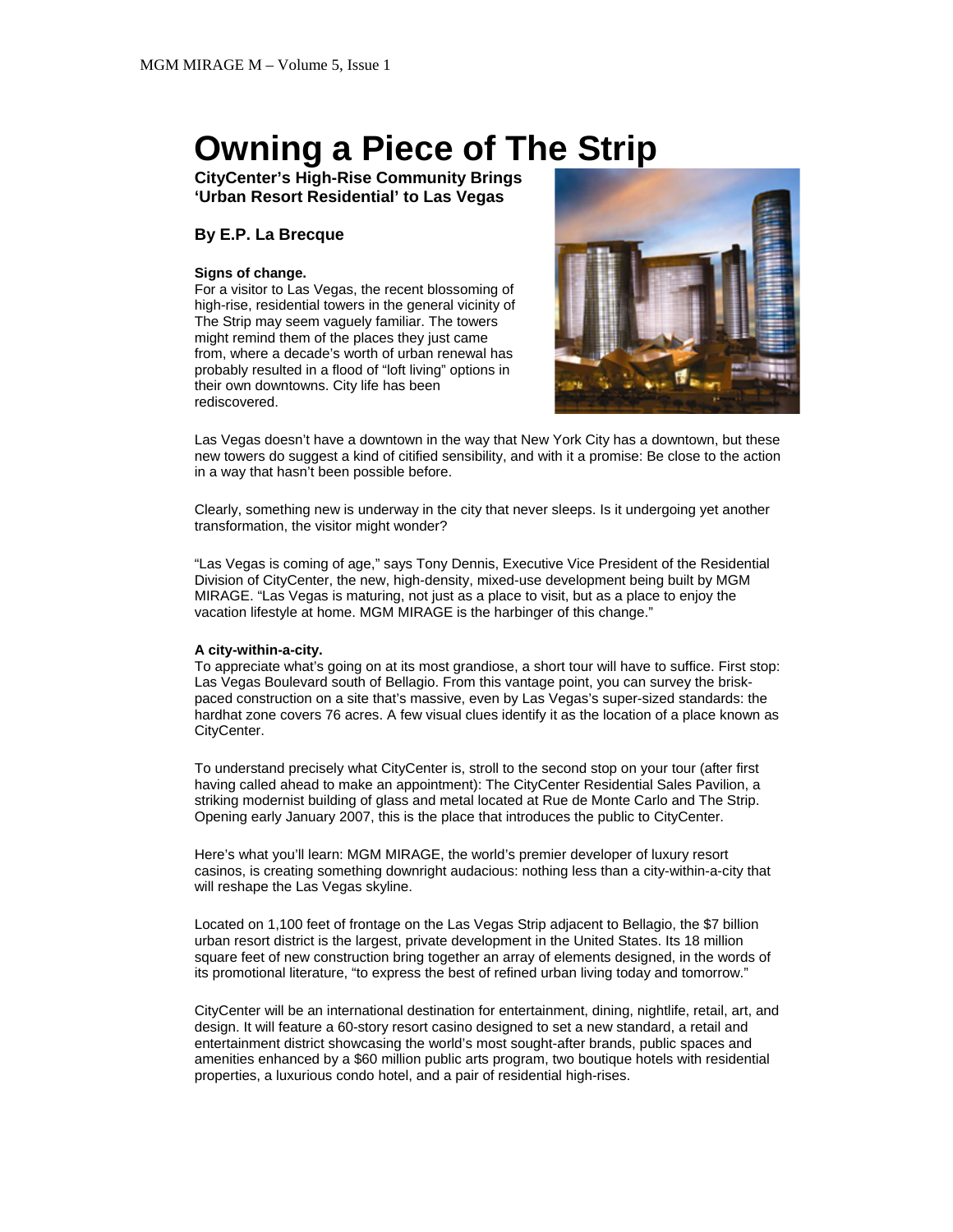President and CEO of Mirage Resorts and CityCenter project lead, Bobby Baldwin, has observed that another project in Las Vegas of the scale and nature of CityCenter won't happen again in our lifetimes. Scale is only the start of the story. To discover what really makes CityCenter tick, it pays to look closer.

"We've compressed incredible variety and appeal into the CityCenter location," says Dennis. "Key to CityCenter's attraction is the architectural design, quality of construction, and intuitive service across the board."

#### **Designing for people and posterity.**

Understanding that a great urban place depends on diversity, MGM MIRAGE is upholding a commitment to involve people of varied ages, backgrounds, ethnicities, and beliefs in every



aspect of CityCenter's planning, design, construction, and operation. The company, widely acknowledged for its diversity leadership, views this commitment as one of the keys to creating a truly vital community.

At CityCenter, sustainability is diversity's counterpart: In a fast-growing city in the middle of the desert, CityCenter's planners and designers reason it only makes sense to use resources wisely. The very look and feel of the place – dense and vertical versus flat and spread out – suggest the kind of conscious decisions made at every level.

Sustainability has economic dimensions as well as environmental ones: Done right, sustainable buildings consume less energy and residential owners can pay lower utility bills. They might also see tax benefits.

With these concerns top-of-mind, CityCenter aims to be the first project in Nevada – and by far the largest anywhere – to receive LEED™ (Leadership in Energy and Environmental Design) certification from the U.S. Green Building Council. LEED certification is a benchmark for building performance in the areas of human and environmental health. It will factor in CityCenter's site development, water savings, energy efficiency, materials selection, and indoor environmental quality.

"Our pursuit of LEED is a leadership statement – a statement of MGM MIRAGE as a company and as a developer," says Dennis.

#### **Architecture and the art of the possible.**

Can a genuine, dynamic and alive destination be created in a single stroke? MGM MIRAGE believes so – as long as the ideal mix of vision, resources and talent are in place. To plan, design and build CityCenter, the company selected world-renowned architects and the country's foremost builders, Perini Building Company and Tishman Construction. This group, together with an expanded team of top interior architects and designers, started with a dense, yet flowing, master plan developed by New York's Ehrenkrantz, Eckstut and Kuhn (EEK) Architects. From there, design extended from buildings and infrastructure (including an automated people mover) all the way down to the colors of countertops and the cutlery on the table.

#### **A soaring resort casino, a shimmering retail and entertainment district, and a private transportation system.**

It's only fitting that the centerpiece of an urban destination in Las Vegas be dedicated to gaming. To design CityCenter's resort casino, MGM MIRAGE selected Pelli Clarke Pelli Architects. Based in New Haven, Connecticut, the firm is known for its accomplished designs for especially large-scale buildings. Not to disappoint: CityCenter's resort casino gracefully soars to 60 stories. Its design will reflect environmentally conscious thinking while setting a new global standard for gaming and leisure.

New York's Studio Daniel Libeskind designed the faceted-roof, the retail and entertainment district at the heart of CityCenter, an international gathering place and premier shopping destination combining art, design and experience. Throughout its interior, New York's Rockwell Group introduced a series of striking environments designed to invite and engage, intrigue and relax.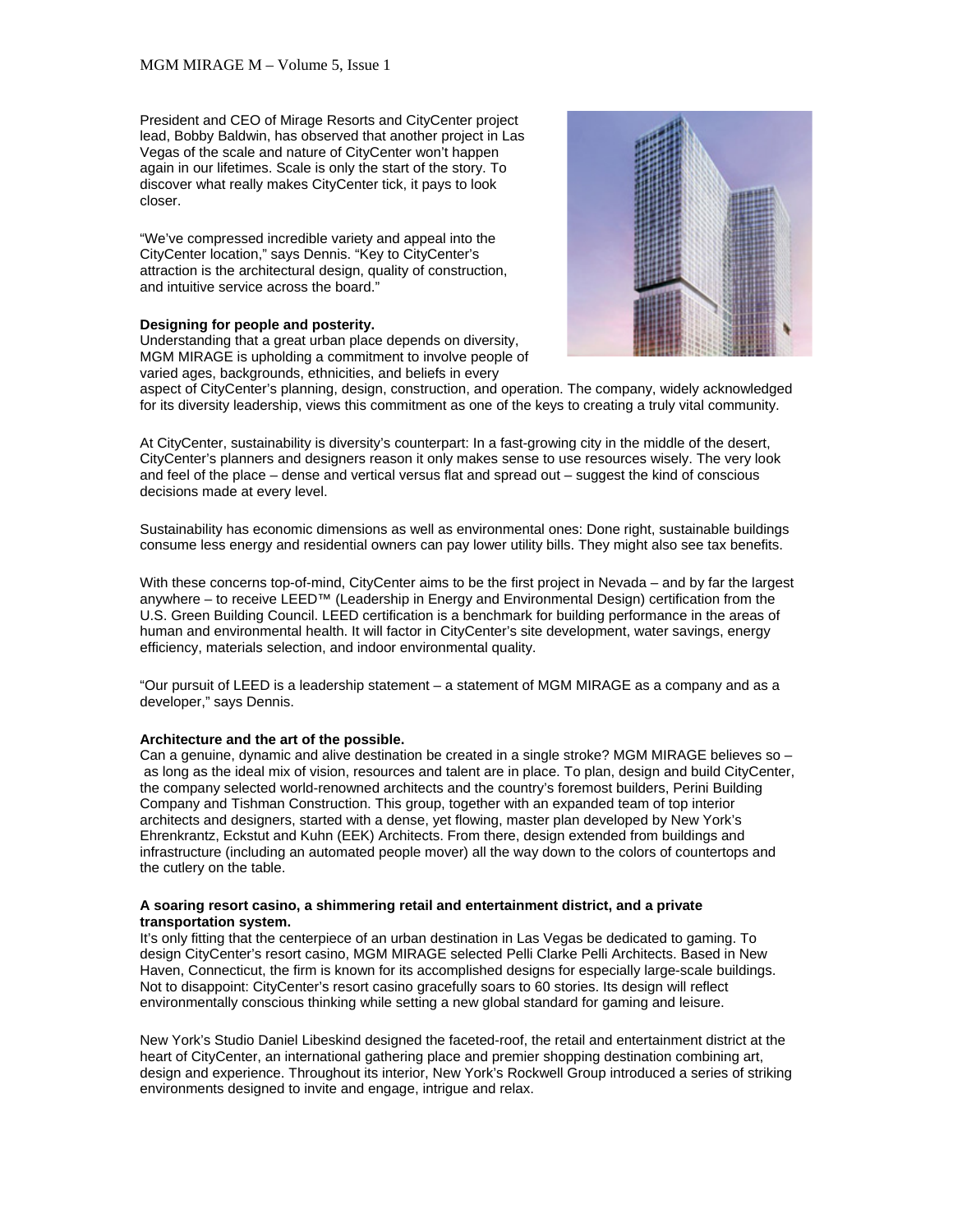To oversee the design effort, MGM MIRAGE turned to Gensler, the world's largest design firm. In addition to providing the conceptual and management "glue" to help ensure CityCenter's elements would work together, Gensler also designed the automatic people mover stations that will serve as the community's primary system of transportation.

## **A community of urban resort residences.**

Four distinct CityCenter residential opportunities provide a wide range of choices for prospective CityCenter owners.

"CityCenter's residential products are designed for a wide range of sophisticated, real estate conumers, from those who want to have a place of their own as a getaway to those looking for a principal residence on a full- or part-time basis," says Dennis. "There is also a condo hotel that provides an opportunity for permanent residency, vacation home or daily rentals."

**Vdara Condo Hotel (renderings above)** represents the latter type of opportunity. At Vdara, New Yorkbased RV Architecture, LLC, led by Rafael Viñoly, demonstrates how a soaring, 56-story condo hotel deep within CityCenter can embody restfulness and restraint. Vdara's graceful lines and distinctive, patterned, glass skin command attention from afar. Furnishings and materials selected by acclaimed interior architects and designers Brennan Beer Gorman Monk Interiors create chic, contemporary environments infused with warmth and comfort.

Steps away from Bellagio and CityCenter's own resort casino, the 1,543 fully-furnished, fully-equipped residences of Vdara are slated to include studios, one-bedroom suites and one- and two-bedroom penthouses ranging from approximately 500 to 1,850 square feet.

"Our residential ownership condo products include two choices," Dennis continues. "The first is a branded serviced lifestyle opportunity associated with a very well-established, super-luxury brand, Mandarin Oriental."

As an integral part of the hotel, **The Residences at Mandarin Oriental, Las Vegas** were designed by New York-based Kohn Pedersen Fox Associates, a firm recognized for the excellence and innovation of its buildings in cities around the world. From the outside, the building's colors and textures respond to the desert surroundings and crystalline light.

On the inside, its 227 condominium residences are perched above the vibrant life of The Strip on the highest floors of the hotel. The design and architecture firms of Tihany Design, Kay Lang & Associates and Paige & Steele Interior Architects have realized living spaces characterized by an artful, Eastern approach married with a contemporary style in a rich selection of colors, materials and finishes. The residential condominium is slated to include one- and two-bedroom residences as well as two- and threebedroom penthouses ranging from 1,000 to 4,000 square feet.

Adds Dennis, "Our second residential condo product is a chic and sophisticated destination, also extremely luxurious, for a generation looking for something new."

This opportunity, at **The Harmon Hotel & Residences** graces the top 20 floors of a sleek 40-story hotel tower designed by the London-based firm of Foster + Partners, a firm noted both for the thoughtprovoking modernity of its work as well as its beautifully engineered, intelligent and efficient structures.

Residences provide full access to the hotel's stylish and supportive amenities, which include a technologically advanced conference facility, concierge, salon, spa, and fitness center. In addition, The Harmon's residences deliver views that maximize sightlines in multiple directions, including up and down The Strip. In addition to its 400 hotel rooms, The Harmon is slated to offer 228 condominium residences featuring studios, one and two bedrooms, and penthouses ranging from approximately 800 to 4,200 square feet.

"For another home ownership alternative, **Veer Towers** is all about the urban experience at its fullest," says Dennis.